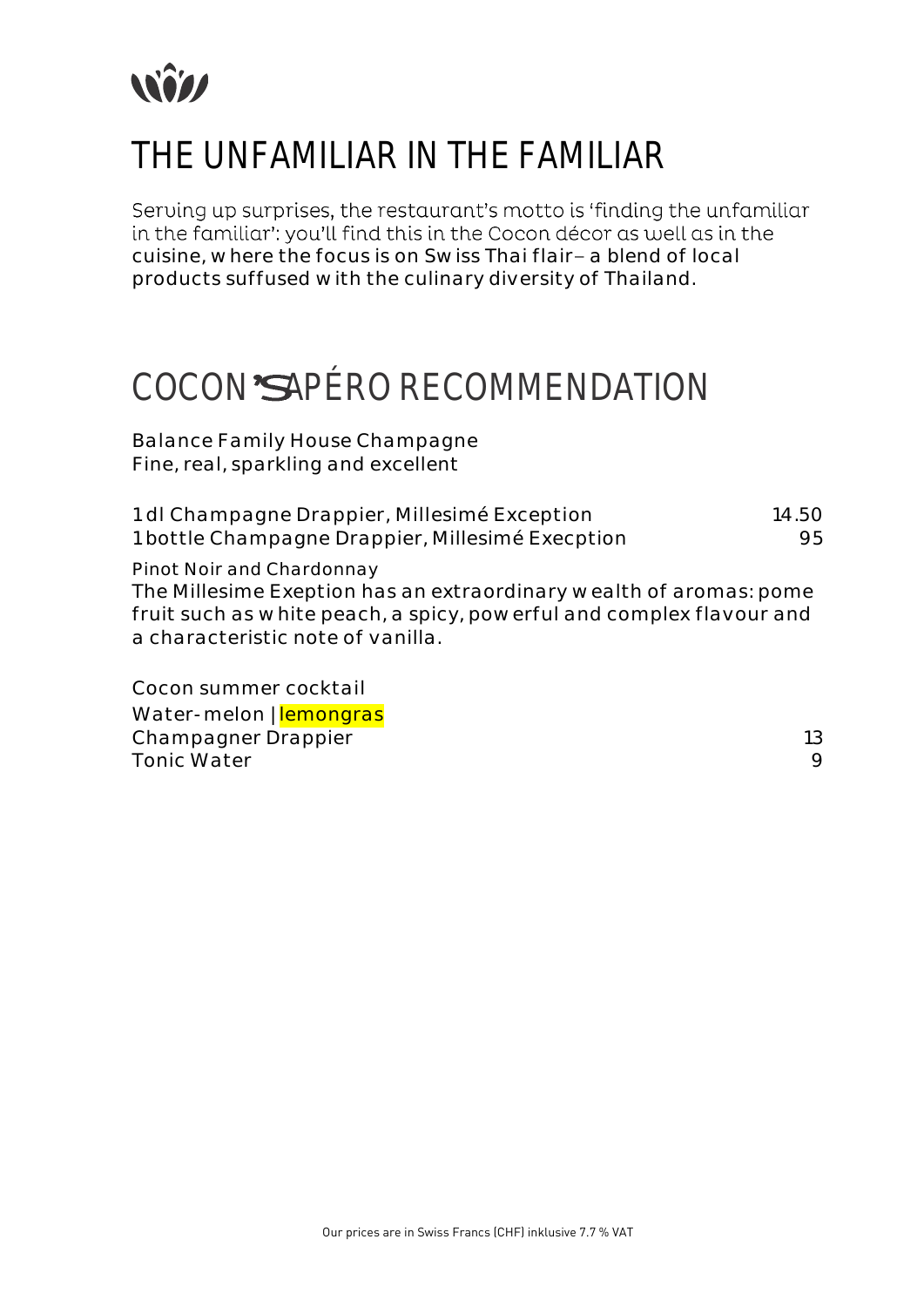# *<u>Will</u>* COCON SIGNATURE MENU

| Swiss Alpin salmon<br>Pha dip   pomegranate south<br>fermented red onions   dill cracker          | 24      |                  |             |              |
|---------------------------------------------------------------------------------------------------|---------|------------------|-------------|--------------|
|                                                                                                   |         |                  |             |              |
| Coconut-lemongrass soup <><br>vegetables   chicken                                                |         |                  |             | 18           |
|                                                                                                   |         |                  |             |              |
| "Cherry-Garden" ※ N J<br>two things cherry   assam-lang pepper  <br>tamarindesauce   pad pak choi |         |                  |             | 26           |
|                                                                                                   |         |                  |             |              |
| Crispy fried char fillet *<br>mango-chutney   carrots<br>chilisauce   jasmin rice                 |         |                  |             | 52           |
| or                                                                                                |         |                  |             |              |
| Filet of yeal<br>curry-peanut sauce<br>baked potato with sour cream<br>bacon   cheese             |         |                  |             | 58           |
|                                                                                                   |         |                  |             |              |
| Jumi cheese specialities<br>fruit bread   homemade chutneys                                       |         |                  |             | 24           |
|                                                                                                   |         |                  |             |              |
| Cocons Crème Brûlée J<br>refined with thai green tea<br>salted caramel   pear sorbet              |         |                  |             | 18           |
| menu in 5 courses<br>menu in 4 courses<br>menu in 3 courses                                       |         | 118<br>108<br>96 |             |              |
| vegetarian                                                                                        | vegan V |                  | gluten free | lactose free |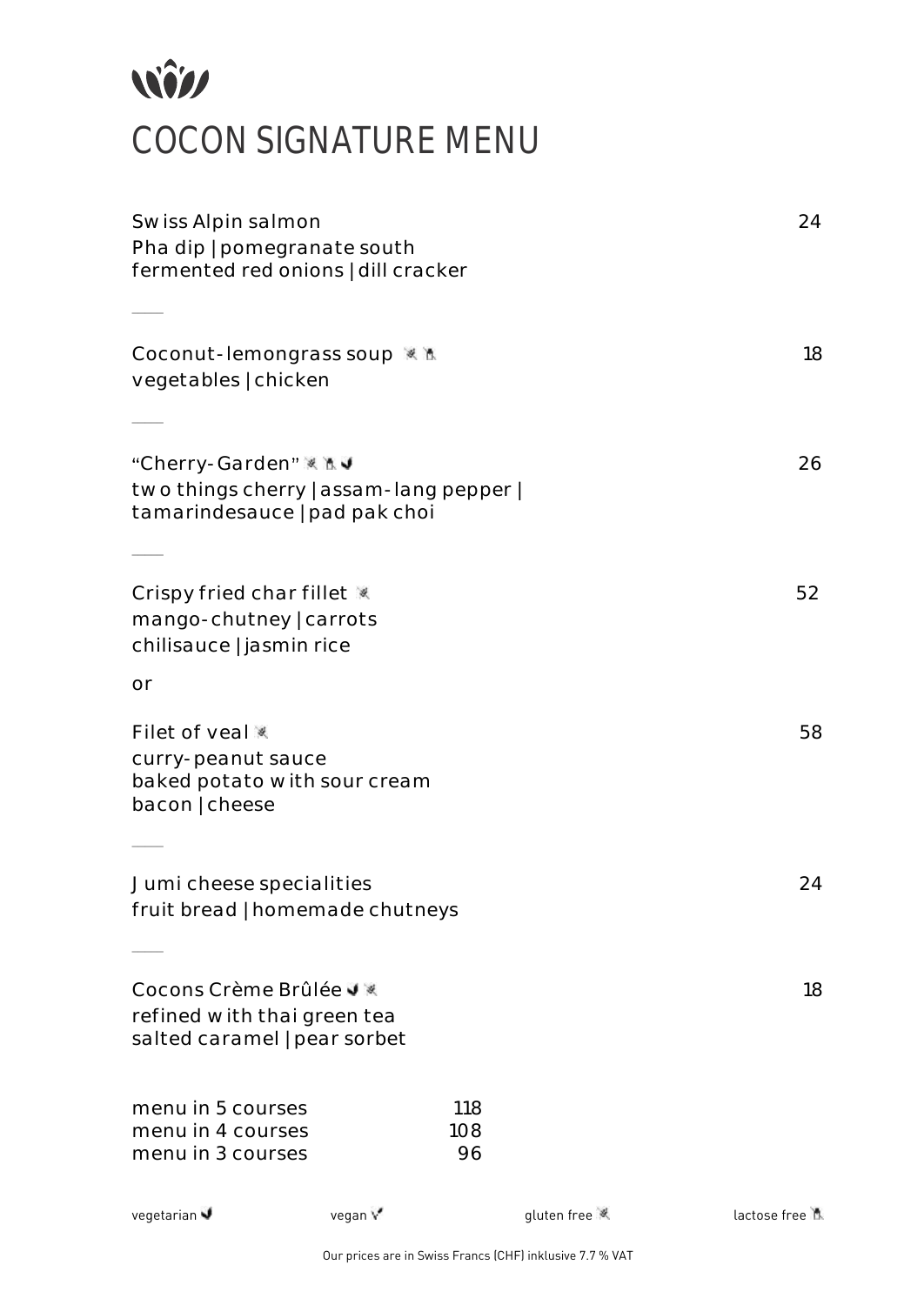# NÎN COCON SUMMERMENU

| "Gai BBQ" Pouletskewers grilled in Green Egg * M<br>cucumber salad   peannuts<br>thai curry marinated            | 24      |            |             |              |
|------------------------------------------------------------------------------------------------------------------|---------|------------|-------------|--------------|
| Chilled vegetables soup ※ M J                                                                                    |         |            |             | 18           |
| tomato   cucumber   garlic<br>ginger   herb foam                                                                 |         |            |             |              |
|                                                                                                                  |         |            |             |              |
| Honey melon ※ M<br>marinted with herb   melon sorbet<br>raw ham   crumble   feta   holapa                        |         |            |             | 26           |
|                                                                                                                  |         |            |             |              |
| Lobster ※ M<br>roasted chili sauce   summer vegetables<br>onions   jasmin rice                                   |         |            |             | 60           |
| or                                                                                                               |         |            |             |              |
| Highland beef Rib grilled in the Green Egg *<br>wok-vegetables<br>baked potato with sour cream<br>bacon   cheese |         |            |             | 54           |
|                                                                                                                  |         |            |             |              |
| Jumi cheese specialities<br>fruit bread   homemade chutneys                                                      |         |            |             | 24           |
| Thai Blacktea Cheese cake J<br>chocolate   cream cheese<br>plum   raspberry sauce                                |         |            |             | 16           |
| Menü in 5 Gängen<br>Menü in 4 Gängen                                                                             |         | 112<br>102 |             |              |
| Menü in 3 Gängen                                                                                                 |         | 80         |             |              |
| vegetarian                                                                                                       | vegan V |            | gluten free | lactose free |